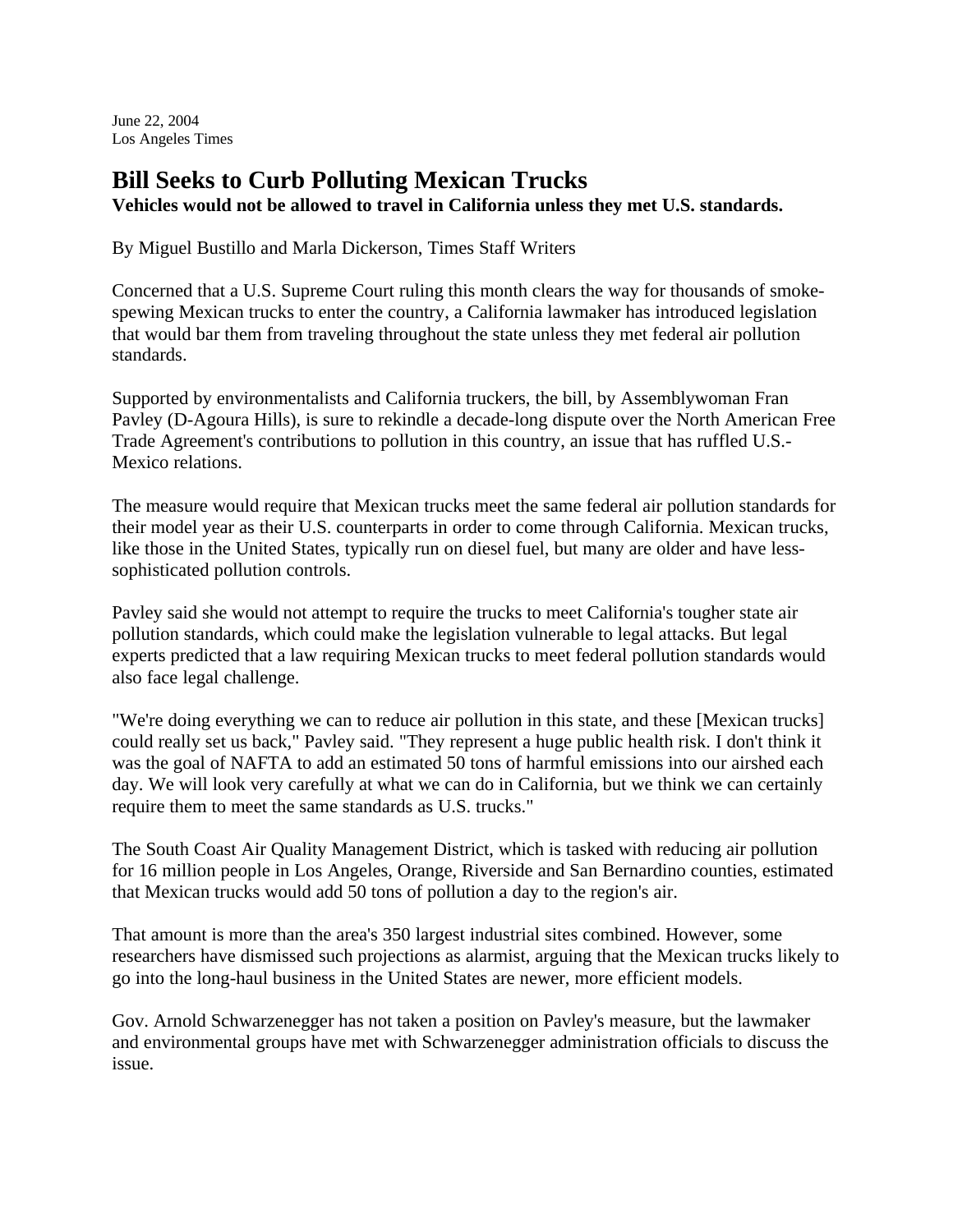Some Mexican truckers, who have watched the United States throw up one legal barrier after another, expressed little surprise that California might present a new hurdle.

"It's all political," said Guillermo Berriochoa, who owns a trucking company north of Mexico City. "It's another way to keep the Mexicans out."

Leonardo Gomez Vargas, director general of the National Private Transport Assn., a Mexico City-based industry group, said the measure had more to do with U.S. trucking companies wanting to protect their profit margins than with preserving the environment.

"We have a modern fleet and very high quality standards," Gomez said. "There are economic interests that don't want vehicles from Mexico to enter the United States. This is just another barrier to keep us from competing."

After NAFTA was enacted in 1994, President Clinton refused to lift a restriction that prevented Mexican trucks from coming into the country beyond the immediate border area, citing safety and environmental concerns. The decision angered proponents of the trade agreement, who said that it was supposed to bring about the free movement of commercial vehicles across borders.

Three years ago, President Bush announced he would allow Mexican trucks and buses to enter the United States as long as they met federal safety standards. The decision prompted a lawsuit by environmentalists and California truckers and labor unions.

The Supreme Court ruling this month sided with Bush and threw out a lower court order that had blocked the trucks from entering the country on grounds that they would worsen pollution in areas of the Southwest that already suffer from bad air quality.

More than 4 million trucks enter the United States from Mexico every year, but they are now required to stay within 20 miles of the border. The federal government estimates the latest court decision would allow up to 34,000 more Mexican trucks to enter the United States and travel farther into the country.

Some business groups on both sides of the border welcome the increased truck traffic, saying it should lead to lower shipping costs. But smaller trucking firms in both countries are wary of the competition. Meanwhile, environmental groups and some state officials worry Mexican truck emissions would make it more difficult to meet clean air standards in already smoggy cities such as Los Angeles.

"We welcome the opening of the borders for Mexican trucks, but they need to be as clean as our trucks or they will have a devastating impact on our cities," said Gail Ruderman Feuer, an air pollution attorney for the Natural Resources Defense Council, a sponsor of Pavley's bill.

"Mexico did not have emissions standards for these trucks until 1993, and their trucks tend to be older and dirtier. Even if you buy a new Mexican truck today, it would be substantially dirtier than a similar truck bought in the United States."